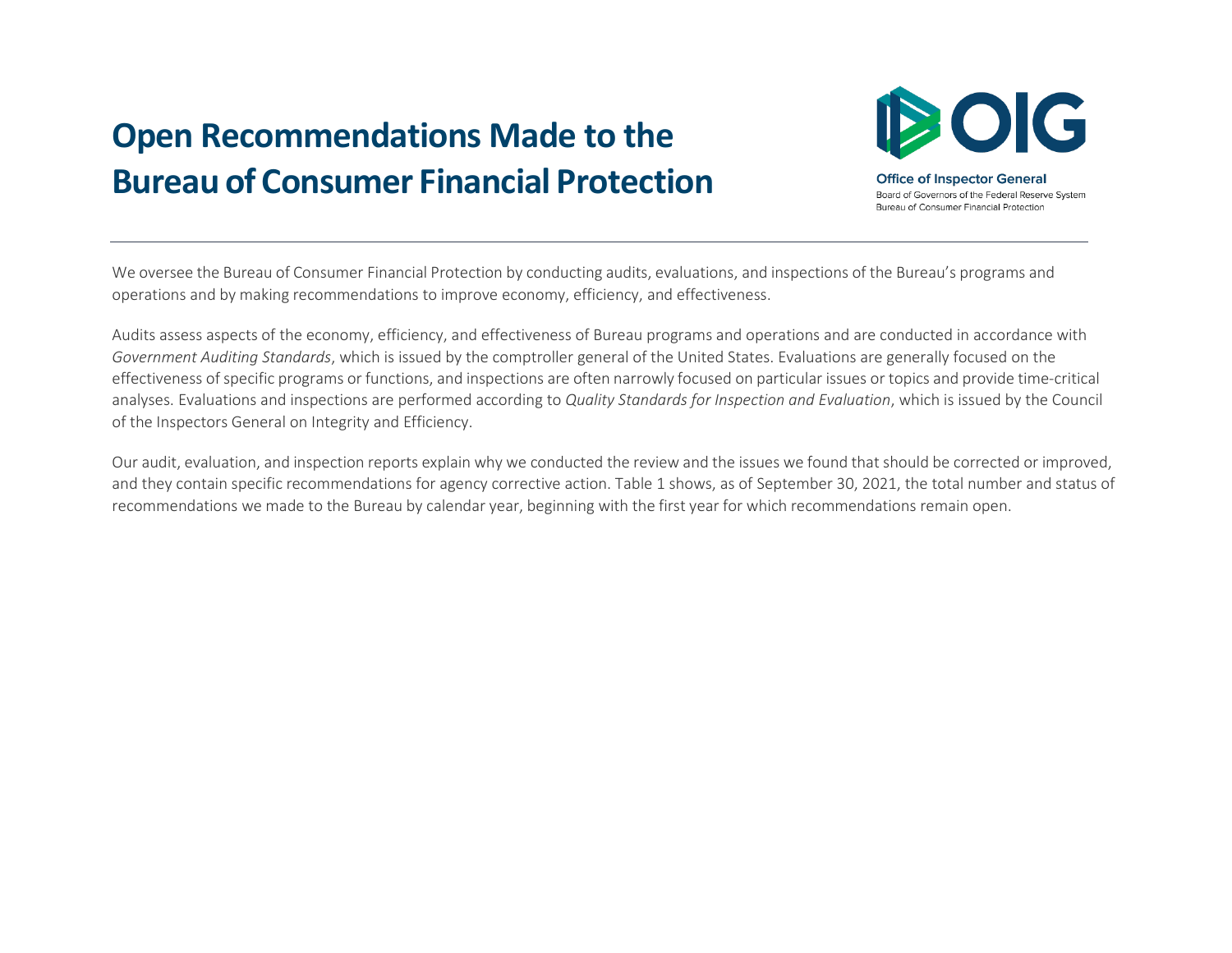| <b>Status</b>             | 2014 | 2015     | 2016     | 2017         | 2018     | 2019 | 2020           | 2021            |
|---------------------------|------|----------|----------|--------------|----------|------|----------------|-----------------|
| Recommendations           | 30   | 51       | 20       | 65           | 29       | 31   | 17             | 20              |
| Open                      |      |          | $\Omega$ |              | 6        | 8    | 8              | 20              |
| Closed                    | 29   | 51       | 20       | 63           | 23       | 23   | 9              |                 |
| Public recommendations    | 26   | 41       | 20       | 56           | 28       | 26   | 13             | 16              |
| Open                      |      | $\Omega$ | $\Omega$ |              | 6        |      | 4а             | 16 <sup>a</sup> |
| Closed                    | 25   | 41       | 20       | 54           | 22       | 19   | 9              |                 |
| Nonpublic recommendations | 4    | 10       | $\Omega$ | 9            |          |      | $\overline{4}$ |                 |
| Open                      |      | $\Omega$ | $\Omega$ | $\Omega$     | $\Omega$ |      | $\overline{4}$ |                 |
| Closed                    | 4    | 10       |          | $\mathsf{q}$ |          | 4    |                |                 |

## Table 1. Status of Recommendations for 2014–2021, as of September 30, 2021

Note: Some reports are restricted because they contain sensitive information. The recommendations from these reports are identified as nonpublic.

a Only the recommendations that have been open for more than 12 months are reflected in the accompanying list of open recommendations.

This document provides a list of publicly available report recommendations we made to the Bureau that have been open for more than 12 months as of September 30, 2021, and their status. The status designations and their definitions are as follows:

- Agency concurrence—The Bureau stated that it plans to implement the recommendation.
- Agency nonconcurrence—The Bureau stated that it does not concur with the recommendation. We continue to believe the recommendation should be implemented and are working with the Bureau to reach a resolution.
- Agency partial concurrence—The Bureau stated that it does not agree with part of the recommendation. We continue to believe the recommendation should be fully implemented and are working with the Bureau to reach a resolution.
- Agency action—The Bureau reported that it has begun taking steps to implement the recommendation.
- Partial implementation—The Bureau reported that it has completed actions to close part of the recommendation and is taking steps to close the remaining aspects.
- Verification in progress—The Bureau reported that it has completed actions to fully close the recommendation. We are verifying that the actions address the recommendation.

For inquiries about the list of open recommendations, please contac[t oig.media@frb.gov o](mailto:oig.media@frb.gov)r 202-973-5043.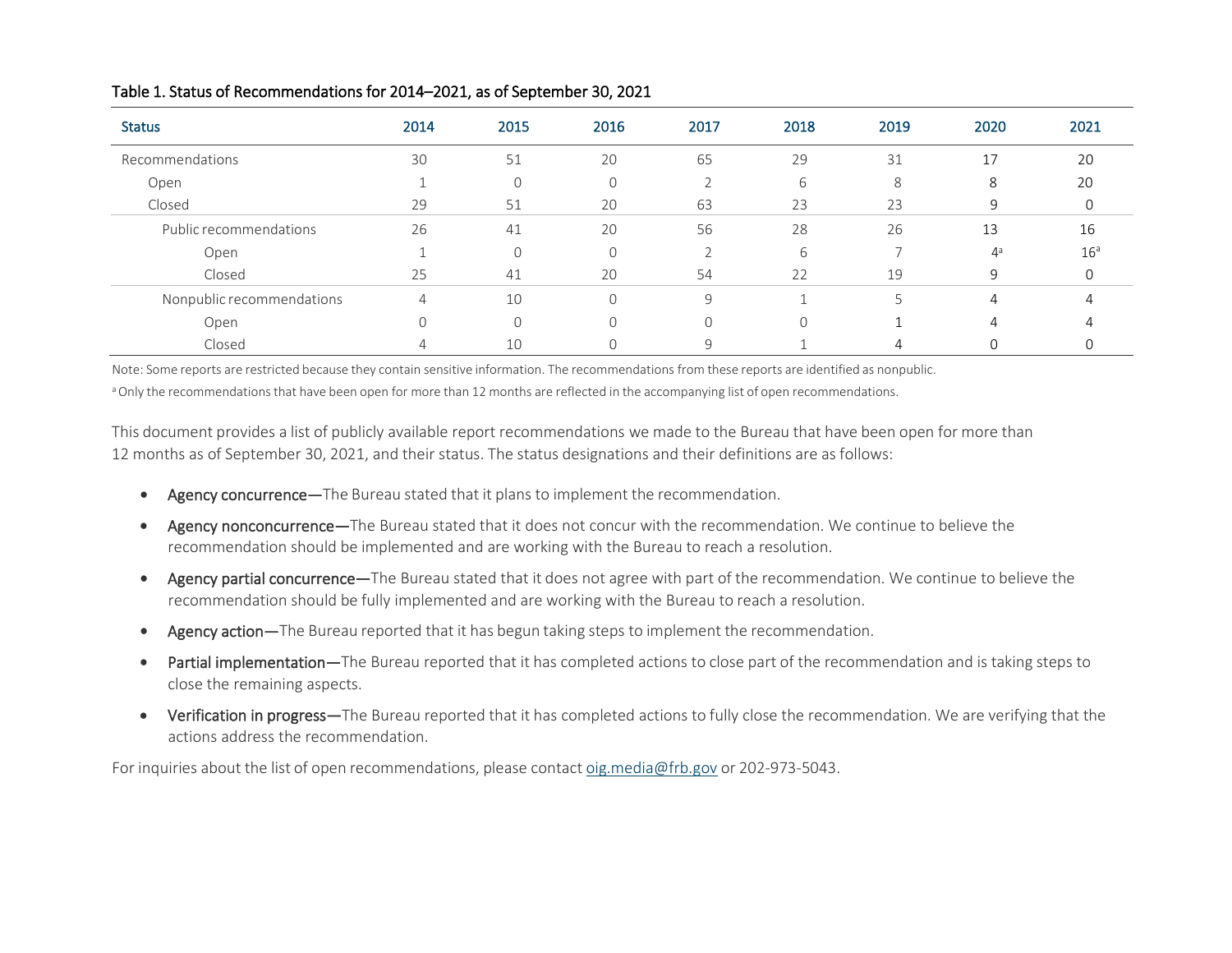## **Publicly Available Bureau Recommendations Open for More Than 12 Months**

| <b>Report title</b>                                                                                                      | <b>Issuance date</b> | Recommendation                                                                                                                                                                                                                                                                                                                   | <b>Recommendation status</b> |
|--------------------------------------------------------------------------------------------------------------------------|----------------------|----------------------------------------------------------------------------------------------------------------------------------------------------------------------------------------------------------------------------------------------------------------------------------------------------------------------------------|------------------------------|
| 2014 Audit of the CFPB's Information Security<br>Program<br>2014-IT-C-020                                                | 11/14/2014           | Strengthen the Bureau's vulnerability management practices by implementing an<br>3.<br>automated solution and process to periodically assess and manage database and<br>application-level security configurations.                                                                                                               | Partial implementation       |
|                                                                                                                          |                      |                                                                                                                                                                                                                                                                                                                                  |                              |
| 2017 Audit of the CFPB's Information Security<br>Program                                                                 | 10/31/2017           | Ensure that a risk appetite statement and associated risk tolerance levels are defined<br>1.<br>and used to develop and maintain an agencywide risk profile.                                                                                                                                                                     | Partial implementation       |
| 2017-IT-C-019                                                                                                            |                      |                                                                                                                                                                                                                                                                                                                                  |                              |
|                                                                                                                          |                      | Develop and implement a tiered approach for implementing multifactor authentication<br>2.<br>that considers system risk levels and user roles and uses lessons learned to inform<br>broader adoption.                                                                                                                            | Agency action                |
| The CFPB Can Further Strengthen Controls Over<br><b>Certain Offboarding Processes and Data</b><br>2018-MO-C-001          | 01/22/2018           | Finalize the building access system upgrade to ensure that personal identity<br>2.<br>verification badges and site badges are automatically deactivated in the building<br>access system and that personal identity verification badges are automatically<br>deactivated in the USAccess system upon an individual's separation. | Partial implementation       |
|                                                                                                                          |                      | 11. Once upgrades to the offboarding system have been fully implemented, develop a<br>process to periodically reconcile new separation data in the offboarding system with<br>one of the Bureau's human resources systems to ensure that the separation data are<br>current, accurate, and complete.                             | Partial implementation       |
| Report on the Independent Audit of the Consumer<br><b>Financial Protection Bureau's Privacy Program</b><br>2018-IT-C-003 | 02/14/2018           | Develop, document and implement a formal process to monitor for compliance with<br>2.<br>physical security requirements around portable media such as laptops, thumb drives<br>and smart phones, as well as passwords and hard copies of sensitive personally<br>identifiable information.                                       | Agency action                |
| 2018 Audit of the Bureau's Information Security<br>Program<br>2018-IT-C-018                                              | 10/31/2018           | Strengthen configuration management processes by<br>$\mathbf{1}$ .<br>a. remediating configuration-related vulnerabilities in a timely manner.<br>b. ensuring that optimal resources are allocated to perform vulnerability remediation<br>activities.                                                                           | Agency action                |
|                                                                                                                          |                      | Develop and implement a process to ensure the timely application of patches and<br>2.<br>security updates for Bureau-issued mobile phones.                                                                                                                                                                                       | Verification in progress     |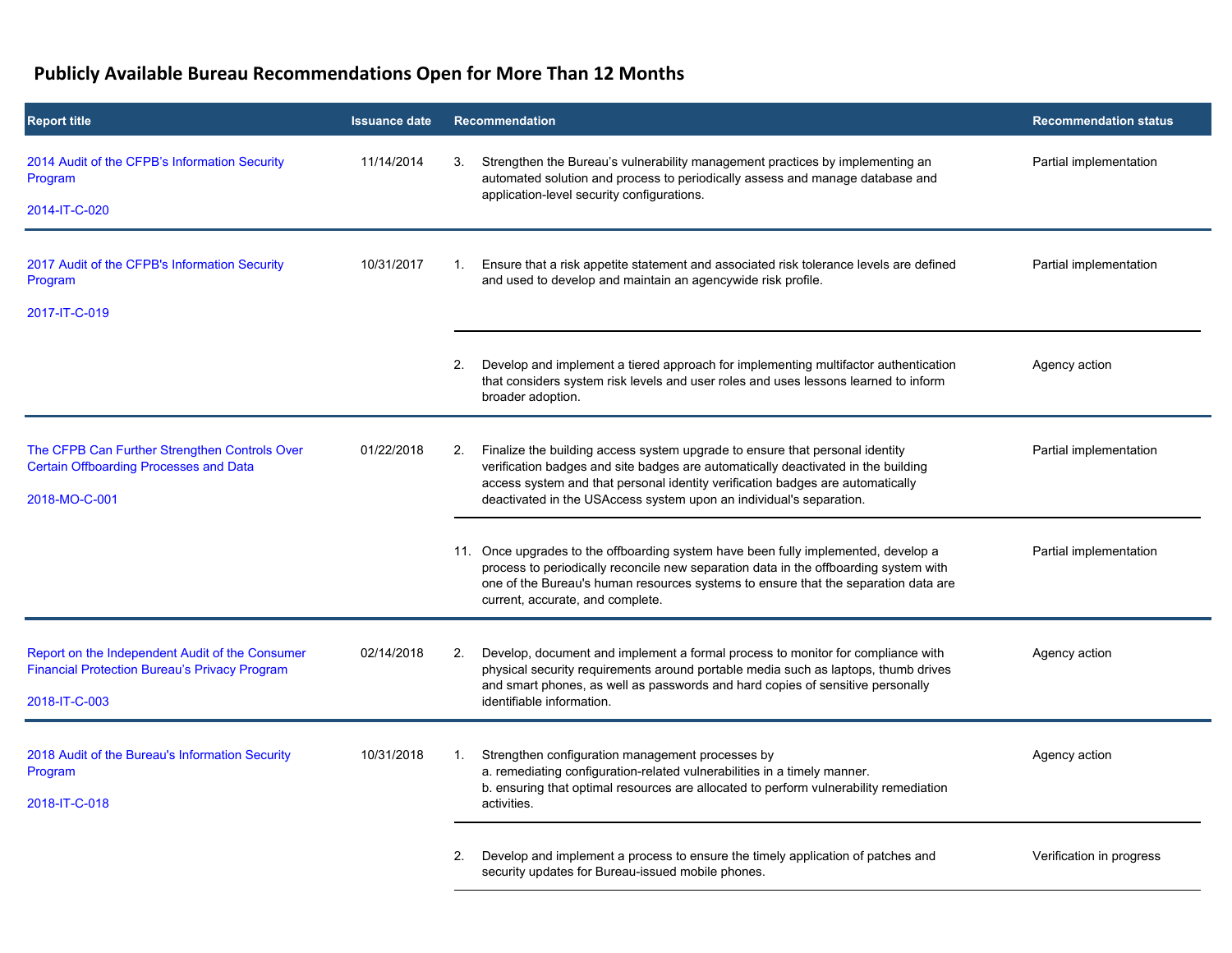| <b>Report title</b>                                                                                         | <b>Issuance date</b> | <b>Recommendation</b>                                                                                                                                                                                                                                                                                                                                                                                                 | <b>Recommendation status</b>                                                                      |
|-------------------------------------------------------------------------------------------------------------|----------------------|-----------------------------------------------------------------------------------------------------------------------------------------------------------------------------------------------------------------------------------------------------------------------------------------------------------------------------------------------------------------------------------------------------------------------|---------------------------------------------------------------------------------------------------|
|                                                                                                             |                      | Determine whether established processes and procedures for management of<br>3.<br>user-access agreements and rules-of-behavior forms for privileged users are effective<br>and adequately resourced and make changes as needed.                                                                                                                                                                                       | Agency action                                                                                     |
| The Bureau Can Improve the Effectiveness of Its<br><b>Life Cycle Processes for FedRAMP</b><br>2019-IT-C-009 | 07/17/2019           | Ensure that established security assessment and authorization processes are<br>1.<br>a. performed prior to the deployment of all FedRAMP cloud systems used by the<br>Bureau.<br>b. used to make an agency-specific authorization decision for the system that is in<br>production and noted in our report.                                                                                                           | Partial implementation<br>Part (b) of this<br>recommendation is closed;<br>part (a) remains open. |
|                                                                                                             |                      | 2.<br>Ensure that<br>a. continuous monitoring information provided by the project management office or the<br>cloud service providers, as appropriate, is obtained and reviewed in a timely manner<br>for all FedRAMP cloud systems used by the Bureau.<br>b. for any gaps identified, including for incident response and contingency testing, a<br>risk assessment is performed to determine appropriate responses. | Agency action                                                                                     |
|                                                                                                             |                      | Evaluate and implement, as appropriate, options to obtain additional assurance that<br>3.<br>electronic media sanitization performed by cloud service providers renders sensitive<br>Bureau data unrecoverable when assets are decommissioned.                                                                                                                                                                        | Verification in progress                                                                          |
| 2019 Audit of the Bureau's Information Security<br>Program<br>2019-IT-C-015                                 | 10/31/2019           | Ensure that established security assessment and authorization processes are<br>2.<br>performed prior to the deployment of all cloud systems used by the Bureau.                                                                                                                                                                                                                                                       | Agency action                                                                                     |
|                                                                                                             |                      | Ensure that user-access agreements are consistently utilized to approve and maintain<br>3.<br>access to Bureau systems for nonpriveleged users.                                                                                                                                                                                                                                                                       | Agency action                                                                                     |
|                                                                                                             |                      | Perform a risk assessment to determine<br>5.<br>a. the optimal deployment of the Bureau's technology for monitoring and controlling<br>data exfiltration to all network access points.<br>b. appropriate access to internet storage sites.                                                                                                                                                                            | Agency action                                                                                     |
|                                                                                                             |                      | Ensure that system-level business impact analyses are conducted, as appropriate,<br>7.<br>and that the results are incorporated into contingency planning strategies and<br>processes.                                                                                                                                                                                                                                | Verification in progress                                                                          |
| Testing Results for Bureau's Plan of Action and<br><b>Milestones Process</b><br>2020-IT-C-014               | 04/29/2020           | Ensure that system owners are accurately estimating and accounting for costs<br>associated with remediating security weaknesses listed in plans of action and<br>milestones.                                                                                                                                                                                                                                          | Agency action                                                                                     |
|                                                                                                             |                      |                                                                                                                                                                                                                                                                                                                                                                                                                       |                                                                                                   |